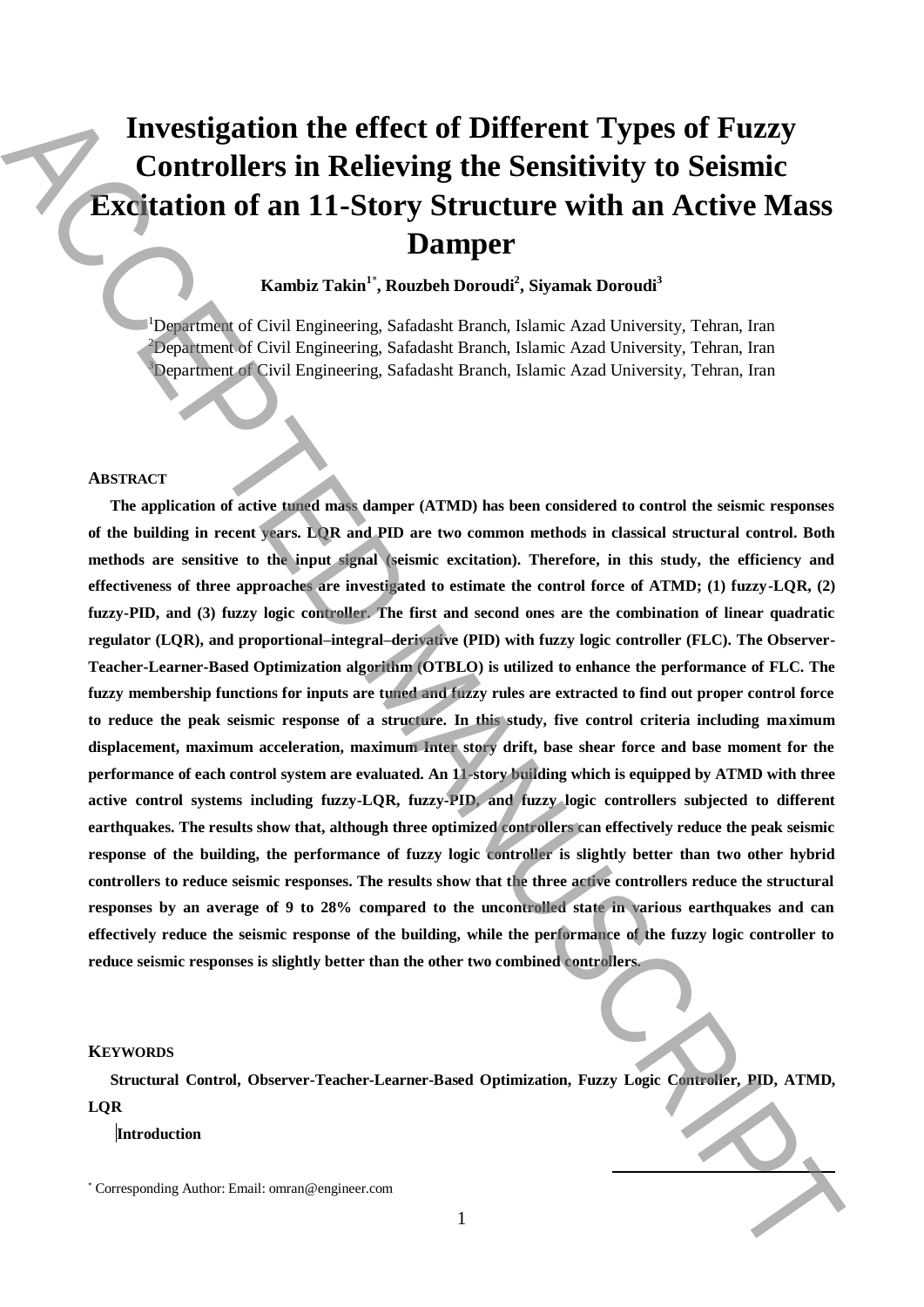Structural vibration control methods are the most recent strategies to protect civil structures from excessive vibration, caused by environmental dynamic loads (i.e., wind and earthquake). They are classified into several devices including active, semi-active, passive and hybrid systems[1].

For several years great effort have been devoted to the study of using Tuned mass dampers (TMDs) to protect civil structures[2-4]. A key limitation of using TMDs is that correctly calculating the fundamental frequency of vibration in a structure is impossible because of the uncertainty in the specification of structural models. Also, the effectiveness of TMDs for reducing the structural response is in a narrow range of load frequencies. Therefore, converting them to an active or hybrid system can enhance their efficiency[5].

One case of active systems is Active Tuned Mass Damper (ATMD) including TMD, sensors, and actuators to protect structures against earthquake. Proportional– integral–derivative (PID) and linear quadratic regulator (LQR) are useful algorithms in modern control theory, which has been studied by several researchers to control an active control device[6-10]. The most drawback of LQR is that LQR algorithm performs based on an optimum value of Q and R for each earthquake. It means that the LQR algorithm is extremely sensitive for input signals (earthquakes). Previous studies indicate that the performance of PID generally depends on earthquakes as input signals for control systems. Since different earthquakes have different frequency spectrums, there is no guarantee to tune a PID controller for performing well under other earthquakes. Therefore, using fuzzy logic with PID as well as LQR algorithms can be useful to control structures under seismic excitations. Fuzzy Logic Controller (FLC) is one of the effective approaches to estimate the control force, generated by ATMD. It is used as a reference to adjust appropriate control force. One of the most significant considerations in designing FLC is the creation of the membership functions for each linguistic variable, as well as the rule base. In most available applications, the fuzzy rules are generated by an expert in the area, especially for control problems with only a few inputs, but with an increasing number of inputs and linguistic variables, it is too difficult for experts to describe a complete set of rules and associated membership functions for suitable application of Fuzzy Logic Controller[11]. Using optimizing algorithms is extremely effective to overcome the mentioned difficulties, which contain tuning membership functions and rules. Some that the means of the system of the system of the system of the system of the system of the system of the system of the system of the system of the system of the system of the system of the system of the system of th

In this study, an 11-story building equipped with one ATMD is investigated. To find out control force generated by ATMD three different controllers including fuzzy logic controller, LQR and PID are used. Also fuzzy logic is applied to improve the performance of LQR and PID controllers. Observer-Teacher-Learner-Based Optimization (OTBLO) is utilized to optimize the membership functions and rules of FLC and hybrid fuzzy logic with both LQR and PID algorithms to enhance the performance of them. Fuzzy membership functions for inputs are tuned and fuzzy rules are extracted in order to find appropriate control force to reduce the peak seismic response of building.

#### **Numerical study**

The numerical simulations of the seismic responses of the structure are performed within MATLAB software. In this study, three different controllers including fuzzy logic controllers (FLC), hybrid fuzzy logic with LQR (fuzzy-LQR) and hybrid fuzzy logic with PID (fuzzy-PID) are employed to estimate the control force, which generated by ATMD. The Gaussian membership function is defined for input variables (displacement and velocity) in all three controllers and Triangle membership function is specified for output variable including control force of ATMD, feedback gain matrix  $(k_c, k_i$  and  $k_d)$  and feedback gain matrix for FLC, Fuzzy-PID and Fuzzy-LQR respectively. OTBLO is used to optimize the three controllers in an 11-story building, which equipped by one ATMD. To reduce the peak seismic response of building (maximum displacement) fuzzy membership functions (Gaussian MF) for input variables are tuned and fuzzy rules are extracted in order to find out appropriate ATMD' force. Floor masses of the structure are identical and horizontal story stiffness is uniform as well. The structural parameters of the building are obtained from [12]. Rayleigh damping and TMD dynamic parameters are selected based on Purzeynali et all research paper[12]. Four earth quakes are used to optimized FLC of all controllers based on minimization of the peak displacement value of in the top floor of 11-story building, which one ATMD is installed at top story under some earthquake excitations considered is calculated as follows,

$$
Minimize Z = \frac{(z_2 - z_1)}{(z_1)} \qquad (1)
$$

where z\_1 and z\_2 are Root-Mean-Square Deviation (RMSD) of maximum uncontrolled displacement and maximum controlled displacement of the top story for different earthquakes.

## **Robustness of designed control systems**

For verifying the robustness of optimal control system, the structural responses, which obtained from different the optimal control systems like as TMD, FLC, fuzzy-PID and fuzz-LQR. Five criteria are represented to